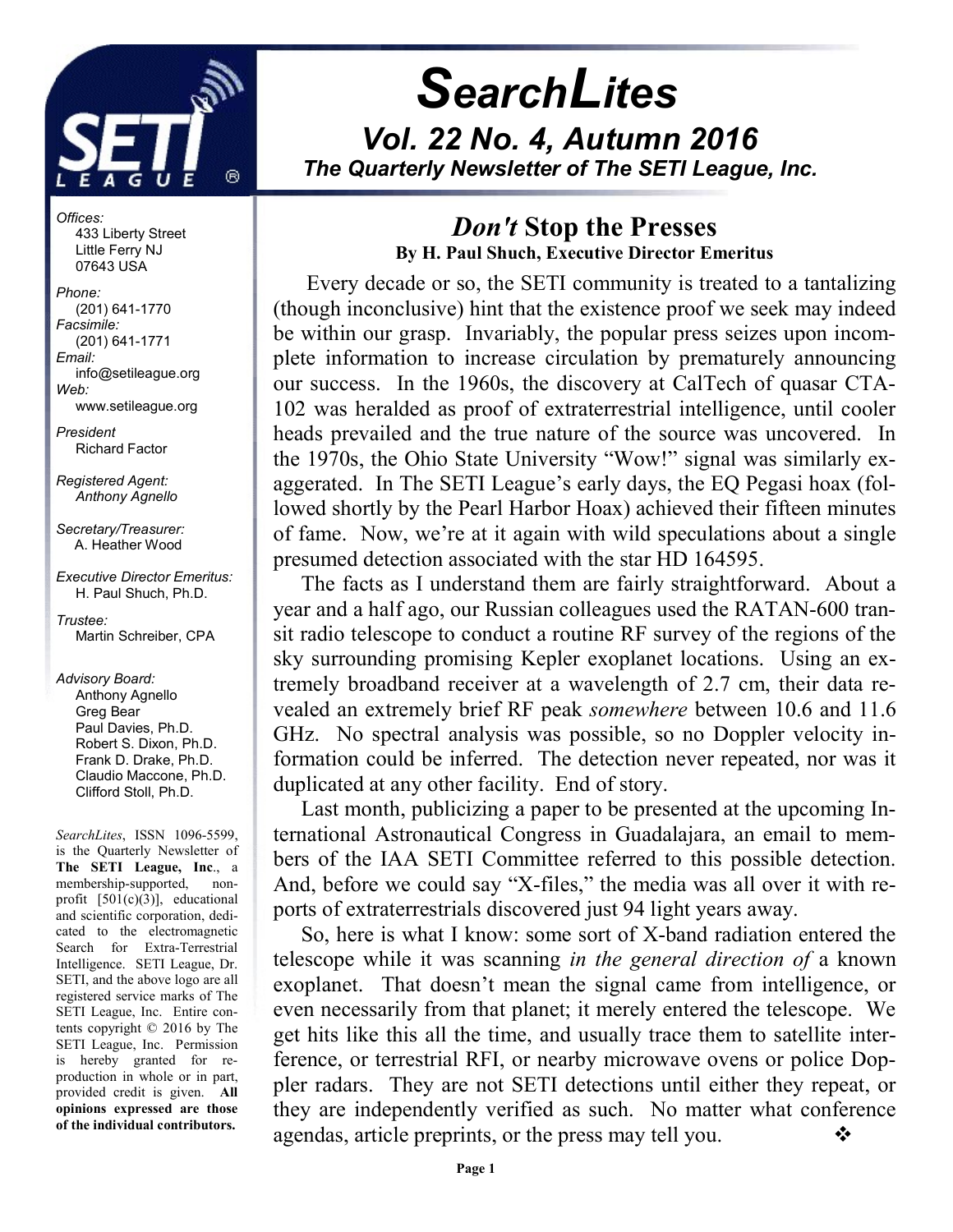### Guest Editorial

### Arecibo Observatory: Translating Ripples in Spacetime into the Fabric of a Networked Sustainable Future for an Iconic Radio Telescope

### by William F. Vartorella, Ph.D., C.B.C. KJ4ORX, Camden, South Carolina

Arecibo, in a very real sense, has spawned a science as revolutionary as Galileo's first observations with a rudimentary telescope. True to its purpose, it has sensed "ripples in spacetime," those mysterious, posited gravitational waves--the Holy Grail of Einstein's followers- that Albert Einstein predicted a century ago in his theory of general relativity. Arecibo Observatory, like space itself, needs to be flexible. This isn't about NSF's investigation of the "environmental impacts of potential Arecibo futures." To quote Galileo, "All truths are easy to understand once they are discovered; the point is to discover them." While NSF's universe is one of flattened budgets and "red-shifted" funding disappearing over some financial horizon, Arecibo's real challenge is to develop a new disruptive paradigm that addresses what scholars call the "cost-curve" of telescopes. U.S. \$10 million—just less than NSF's and NASA's combined annual funding--is roughly the size and challenge of the Green Bank Radio Telescope's annual budget in West Virginia, another iconic 'scope seeking money and partners.

Yet the NASA funding to Arecibo at U.S. \$3.7 million is part of the broader Earth defense of detecting potentially Earth-destroying asteroids and comets. Moreover, Arecibo's extraordinary facilities spearhead upper atmospheric research and the space environment to help us understand Climate Change. Ignoring its search for distant galaxies, signs of extraterrestrial life, and exoplanets, Arecibo serves as a cosmic oasis for some 20,000 students who visit it annually in debt-strangled Puerto Rico. Its STEM-related programs are hypercritical as Hispanic students are grossly underrepresented in the hard sciences. (See, for example, the Puerto Rico Space Grant Consortium.) The conundrum is that decommissioning Arecibo could cost some U.S. \$100 million—which is roughly a decade's worth of current funding for telescope operations. U.S. \$100 million is an achievable fundraising target for an endowment, particularly if Arecibo severs all ties and becomes a freestanding global Nongovernmental Organization (NGO). An endowment of U.S. \$100 million would generate roughly U.S. \$5 million in investment "interest" in a year—half the current Arecibo budget--which could be used as a creative "match" to attract long-term donors, corporate "underwriters," and green/science foundations worldwide.

Positioned with an aggressive grant-generating policy with an institutional overhead of 40% and U.S. \$12 million in grants (cf. Arecibo's current NSF/NASA support levels) would yield nearly U.S. \$5 million. In short, an endowment + grants' institutional overhead + asteroid and comet detection and Arecibo Observatory becomes self-sustaining. And, to take one example, the grants and "contract support" do not strictly have to focus on esoteric radio astronomy. As an emerging NGO, Arecibo could determine access, partners, and help set the agenda for broader global imperatives for radio telescopes. Lest we forget, radio telescopes worldwide are at risk—Green Bank, Very Long Baseline Array, Kitt Peak, Parkes Radio Telescope (Australia). The need here and what would potentially resonate with global donors is a "flagship initiative" in which Arecibo becomes the iconic face of radio astronomy, particularly in the "Global South."

With more than 100 radio telescopes worldwide that are or have been used for radio astronomy, these single dishes and interferometric arrays are uniquely positioned for funding, particularly as the "developing South" agitates for greater support, access, and prominence in Big Science. "Access" is fundable. Unfortunately, Arecibo is "prioritized" below other observatories such as Atacama Large Millimeter/Submillimeter Array. This needs to change. Arecibo is on the National Register of Historic Places and has potential as an UNESCO World Heritage Site, particularly as its restrictions on AM, FM, and TV transmissions within the four-mile access perimeter have effectively prevented intrusive development and negative impact on the flora and fauna of the nearby forests. Arecibo, in a very real sense, is a Sentinel, a canary in the coalmine of cosmic research and a guardian of local biodiversity. This underscores the potential for grants and donors and STEM research (and students and economic impact of 100,000 tourists per year).

NSF has listed five possible outcomes, ranging from continuing current operations to dismantling the telescope and returning the site to its natural state. What we advocate (and propose) here is a more creative approach- - a "thought experiment." We need to think through the consequences. NSF seems to take the position that this is Schrödinger's cat: that Arecibo is indeterminately alive or dead. Our thinking here is to quantify the event through live donors, what NSF has detailed as finding "partners." They are not Dark Matter. Examples abound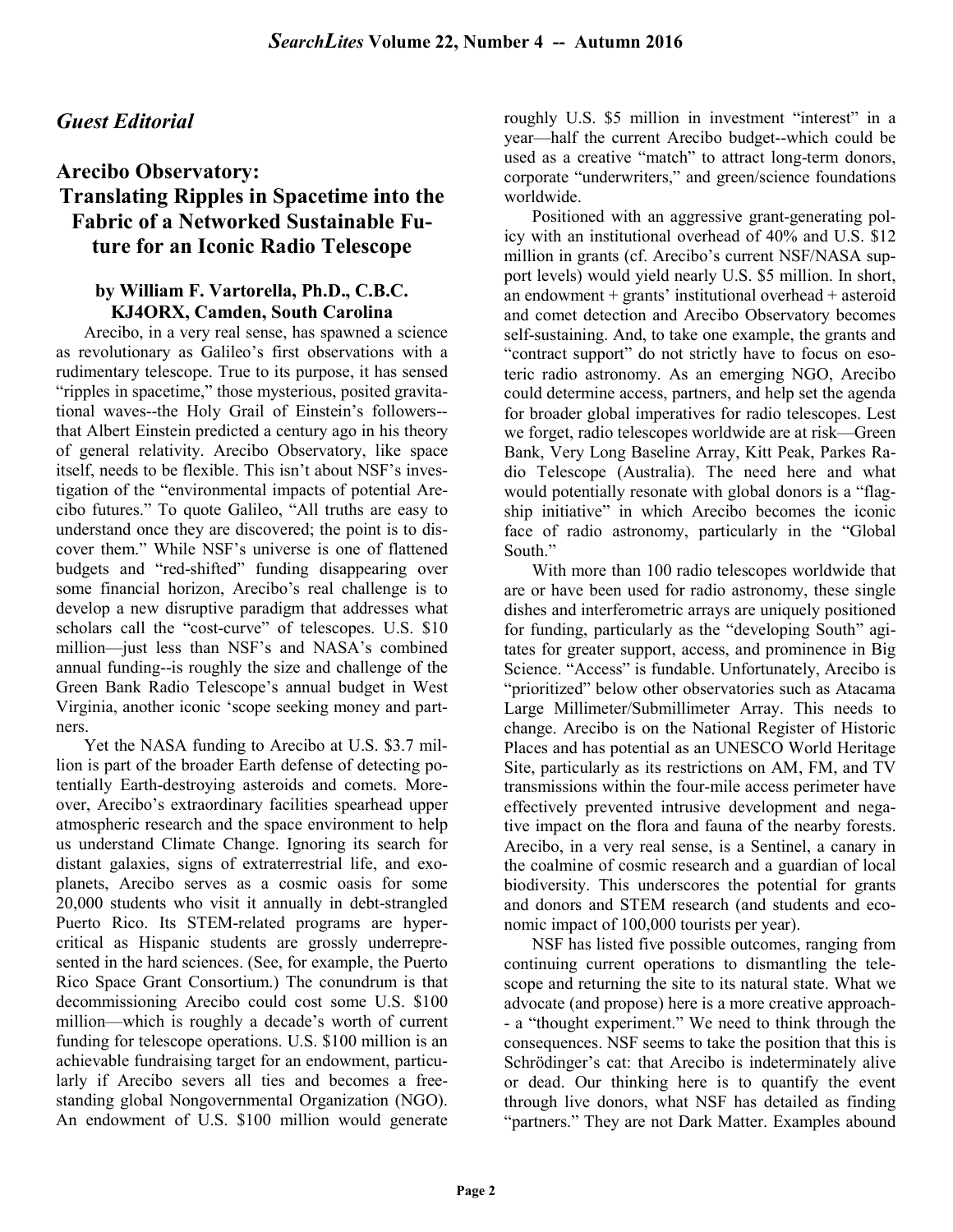in the visual universe. Some high-profile, historic venues such as the Lowell Observatory have taken dramatic steps to ensure scientific and public access to new instruments (see, the Discovery Channel Telescope-- DCT—a U.S. \$53 million "fusion of research and outreach"). The Vatican's Advanced Technology Telescope (VATT) outside Tucson, Arizona has a strong "Friends" component (a model that should be followed by all existing `scopes of varying form and function), which apparently is developing, to borrow the words of Don Keel (co-author of Funding Exploration) a cadre of donors with connectedness (involvement with the observatory), clout (access to philanthropic sources and/or corporate leadership + influence with sources to which s/he has access), and capacity (identified ability to give). While most observatories would salivate over the "windfall" of the Gordon and Betty Moore Foundation grant to California Institute of Technology and the University of California (Oakland) for U.S. \$7.5 million each over 15 months to complete the Thirty Meter Telescope, the grim reality is "Big Science" often requires a "Big Idea" with a "Big Supporter." Funding shortfalls aside, Paul Allen stepped up to create the Allen Telescope Array—a joint effort by the SETI Institute and the Radio Astronomy Laboratory at the University of California, Berkeley to construct a radio interferometer suitable for a multitude of observations, plus the search for "ET." Simply put, for public institutions, a "red shift" from "statesupported" (largely tax-based) model to "state-assisted," in which institutions, departments, and faculty compete for a diminishing number of Federal and largely-nonexistent State dollars. What observatories such as Arecibo face is a combination of "donor fatigue," the lack of an urgent, compelling, interesting Case for Support capable of attracting New Economy money (entrepreneurial and risk-taking), and a systematic approach to competing for STEM grants (Science, Technology, Engineering, Mathematics).

With perhaps 50 defunct or nearly-so observatories dotting the landscape from the Midwestern cornfields to worldwide venues with exotic names such as Nizhny Novgorod (former Gorky) with its rusting relics of radio astronomy or Mohon del Trigo, Spain, whose facility was displaced by new observatories—radio and optical, it should come as little surprise that part of the expensive "red shift" in U.S. dollars have been replaced locally in the Far East, as the Asian Century ratchets into high gear. In Guizhou, China, FAST (Five Hundred Meter Aperture Spherical Telescope) is under construction with a projected completion date of late 2016. It is touted as the world's largest and most sensitive radio telescope an estimated three times more sensitive than the Arecibo Observatory. (Operate at 300 MHz to 5.1 GHz).

Competition abounds. Yet, employing a decadal analysis, these corporate donors emerge for "Observatories, Planetariums, Physics, Astronomy"—Fireman's Fund Insurance Co., Genentech, Inc., Norton Co., Sedgwick, James, Inc., Toshiba America Foundation, Phillips Petroleum Foundation, Allied Signal, ARCO Chemical, Barnes Aerospace, Beech Aerospace, Boeing, EG&G Aerospace, Grimes Aerospace Foundation, Kaman Aerospace Corp. Giving Program, Sundstrand Corp. Aerospace Foundation, and Toyota USA (also active in STEM), etc. Scientific organizations are also potential funding sources, especially as companies such as Air France, Nestle, Unilever, Union Bank of Switzerland, and a host of mineral extraction, pharmaceuticals, and shipping companies support some arcane and typically low-profile academic societies. The same is true on the "mentorship" front: BP America, Michelin No. America, Beretta Corp., CIBA-GEIGY Corp., Glaxo Wellcome Foundation—name changes are relatively common in this environment, but the point here is made. (An interesting study would be a 50-year retrospective exploring all the companies—such as Union Carbide—which, at one time or another—expressed interest in or actively supported radio astronomy in the U.S. or abroad. These all deserve "revisiting" with strong proposals matching their current—if any—interest either in radio astronomy or broader, community-based STEM support.)

An excellent example of the counter-intuitive, highly-restrictive, but financially luscious "trustee discretionary grants" are those occasionally served up by the W.M. Keck Foundation, perhaps best known for its Special Project, the Keck Observatory, home to the twin 10-meter Keck telescopes near the summit of Mauna Kea, Hawaii. Other Special Projects—"exclusively initiated by the Board of Directors"—include the intriguing Institute for Space Studies — California Institute of Technology (www.kiss.caltech.edu). "The Institute combines the brainstorming of new ideas on space science and technology with follow-up research and development." (For a broader discussion, also see www.wmkeck.org , which indicates scientific, engineering, and regional interests.)

And, if the late Carl Sagan is to be believed, the definition of an "advanced civilization" is "one able to engage in long-distance radio communication using large radio telescopes."

NRAO has embraced "Google Sky" as part of its educational outreach; radio sky images would be a natural outgrowth as an overlay to that "one-pixel backyard" that many amateur radio enthusiasts take a decade or so to "map" via home-brew radio telescopes. Equally interesting are proclamations that next-gen large radio telescopes at frequencies below 100 (or so) MHz will exploit wide-band dipole-like antennas, each with a re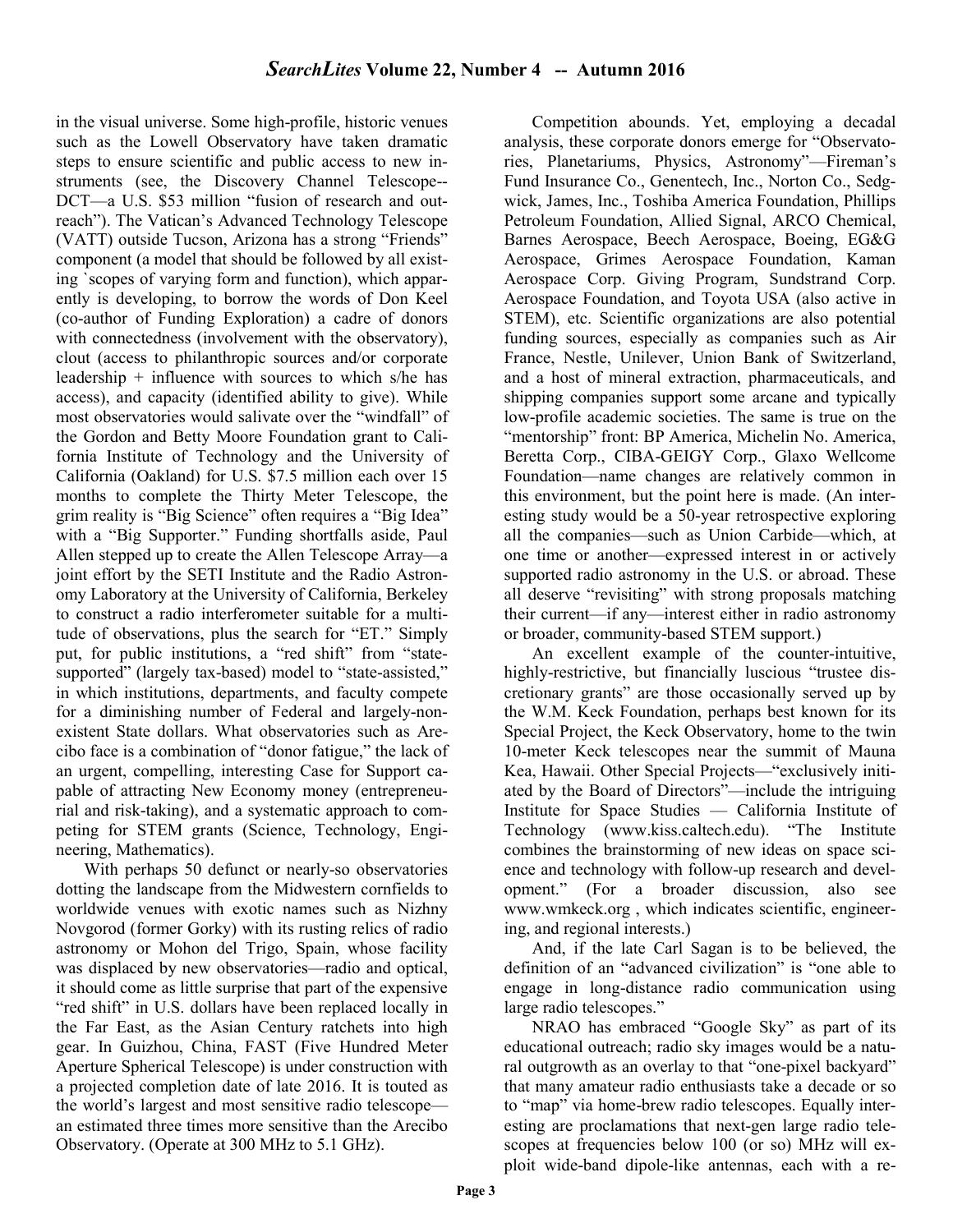ceiver instrument and linked via digital signal processing. "Galactic-noise-be-damned," if proponents are to be believed, as noise can be mitigated, perhaps when such antennae are employed as compact array elements.

Our recommendations, then, are these:

1. Re-purpose Arecibo Observatory as a freestanding, global NGO, with "flagship" status for radio telescopes in the Global South. Make it the networked bridge to the cosmos.

2. Bring meaning, motive, and method to the "squiggly lines" of radio astronomy through an urgent, compelling, and interesting Case for Support that embraces disruptive technologies as the central clearinghouse and waystation for STEM, young scientists in developing settings, and next generation of earth-based radio astronomy observatories.

3. Embrace the Asian Century and the New Money donors worldwide who have a long-range vision for New Frontiers of Knowledge. Recognize that innovation often occurs at the interface of non-monetized ideas (but push for contracts and causes, regardless).

4. Create a two-tiered global Board, with the "wealthy, wise, workers" bringing cash and conviction to an expanded Scientific Advisory Board, who seek to know the unknowable.

5. Cultivate Foundations—STEM projects, perhaps tied to the International Space Station, space-based Earth Observation of the rainforests, student-based searches for Pulsars (cf. Green Bank), and innovative small RadioJOVE, etc. projects initiated by KP4AO A.R.C.

6. Develop budgets whose 40% Institutional Overhead will enable timely, sustainable upgrades to Arecibo Observatory and its (emerging) consortial networked partners.

7. In the short term, move to decrease NSF's financial burden (and NASA's) to less than 50% of the total Budget, with an independent Five-Year Plan for aggressive science and a free-standing Endowment. An immediately-fundable baseline would include support for Hispanic Scientists/graduate students and STEM projects.

Galileo Galilei gets the last word: "In the future, there will be opened a gateway and a road to a large and excellent science into which minds more piercing than mine shall penetrate to recesses still deeper."

### Selected References:

Doty, Arch W7ACD. "Those Mysterious Signals: They may sound like noise to us, but to radio astronomers they are the desired signals." QST, October 2012, 37-39.

Ferris, Timothy. Seeing in the Dark: How Backyard Stargazers Are Probing Deep Space and Guarding Earth from Interplanetary Peril. New York: Simon & Schuster, 2002.

Hall, Jeffrey. "Director's Update," The Lowell Observer: The Quarterly Newsletter of Lowell Observatory, Issue 97, Spring 2013, 2.

Matthews, Christine M. "The Arecibo Ionospheric Observatory." Congressional Research Service, February 23, 2012, [Summary], no page number.

Munns, David P.D. A Single Sky: How an International Community Forged the Science of Radio Astronomy. Cambridge, MA: The MIT Press, 2013.

"New Grants." The Chronicle of Philanthropy, April 11, 2013, 36.

Sagan, Carl. The Cosmic Connection: An Extraterrestrial Perspective. Papermac, 1981.

Vartorella, William F. and Keel, Donald S. Funding Exploration: the Challenge and Opportunity for Funding Science and Discovery in the 21st Century. Warren Center, PA: Marco Polo Monograph Series # 9, July, 2004.

Vartorella, William F. "Exploiting the New Space Economy: Cryptocurrency, CubeSats, and Atypical Consortial Alliances in a Rural Broadband Setting." Delivered before the Northeastern Kentucky and the Broadband Economy Conference, Morehead State University, Morehead, Kentucky, 10 November 2014. Keynote Address.

\_\_\_\_\_\_\_\_\_\_\_\_. "From the Earth to the Moon: `Barbicane,' `Nicholl,' and Jules Verne's Adversarial `Model' for Venture Capital." Delivered before the 2014 Aerospace Industry Day, Morehead State University, Morehead, Kentucky, 29 April 2014.

\_\_\_\_\_\_\_\_\_\_\_\_. "Beyond RadioJOVE: a Case for a COSMIC Paradigm Shift to Embrace A Community-Based, All-Wavelength Funding Model that Showcases Small Instruments, Old Observatories, and Linked Research Agendas," pp. 6-1 to 6-17 in Proceedings of the 2013 SARA Conference held at National Radio Astronomy Observatory, Green Bank, West Virginia, July 14-17, 2013.

\_\_\_\_\_\_\_\_\_\_\_\_. "`Lost Horizon'—Manned Missions focused on Nanotechnologies, Astrobiology, Space Telescopes, and Advanced Materials will Re-define NASA and NewSpace." White Paper, The National Research Council Committee on Human Spaceflight, July, 2013.

\_\_\_\_\_\_\_\_\_\_\_\_\_. "Venture in a Vacuum: NewSpace and the Plight of the `Explorer-Investor." White Paper, AIAA Commercial Space Group, May, 2012.

\_\_\_\_\_\_\_\_\_\_\_\_\_. "The New Space Race: The Quest for Venture Capital for Small Satellite Technologies." SatMagazine, Vol. 4, No. 12 (March, 2012), pp. 34-40.

Disclaimer: The opinions expressed in editorials are those of the individual authors, and do not necessarily reflect the position of The SETI League, Inc., its Trustees, officers, Advisory Board, members, donors, or commercial sponsors.

Ekers, R.D. "The Future of Astronomy." Paper [73.01] delivered at AAS 199th meeting, Washington, DC, January 2002.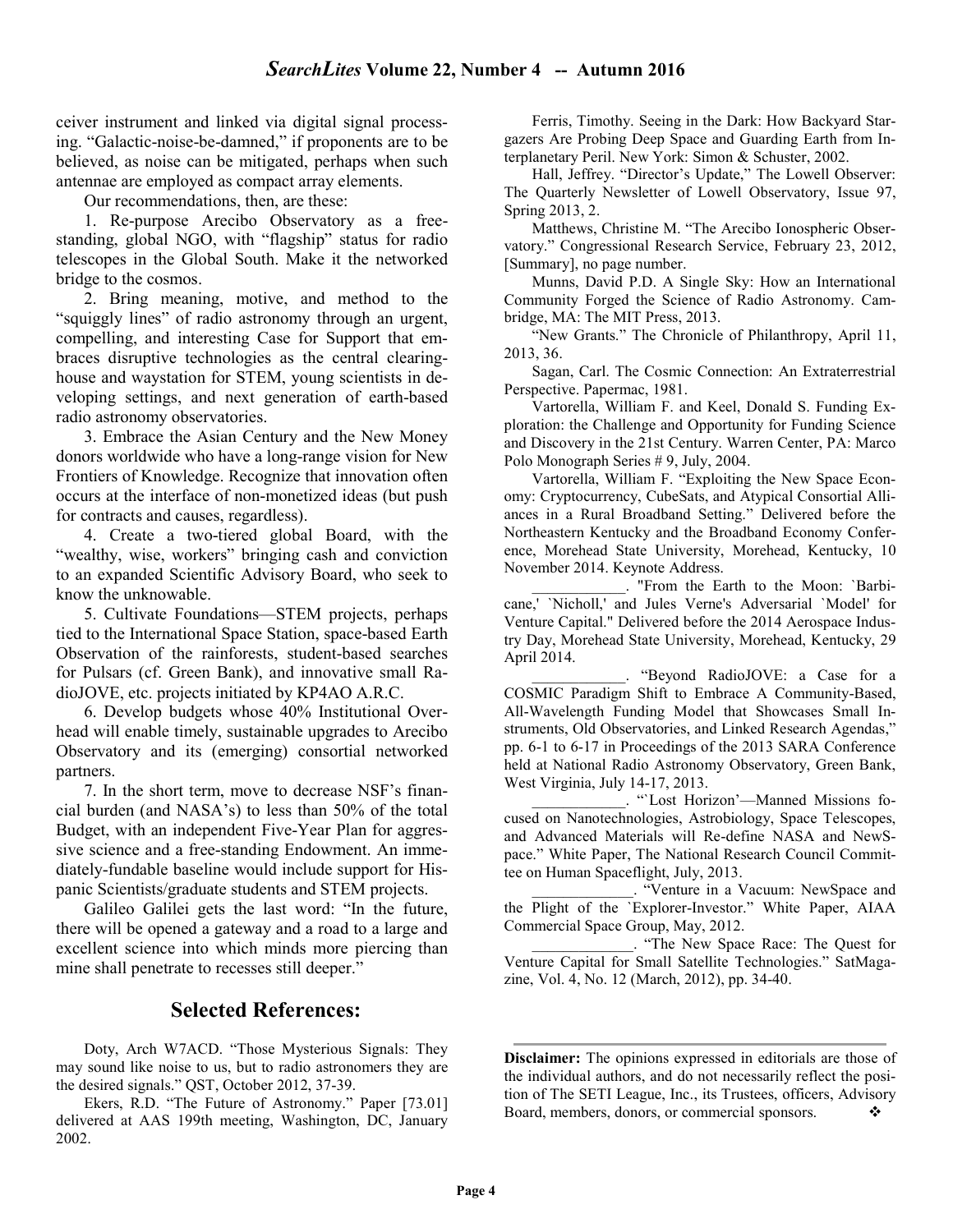# Event Horizon

SearchLites readers are apprised of the following conferences and meetings at which SETI-related information will be presented. League members are invited to check our World Wide Web site (www.setileague.org) under Event Horizon, or email

 to us at info@setileague.org, to obtain further details. Members are also encouraged to send in information about upcoming events of which we may be unaware.

September 26 - 30, 2016: 67th International Astronautical Congress, Guadalajara, Mexico.

November 10 - 15, 2016: AMSAT Space Symposium, Galveston, TX.

November 18 - 20, 2016: Philcon, Cherry Hill, NJ.

April 15, 2017, 0000 UTC - 2359 UTC:: Seventeenth annual SETI League Ham Radio QSO Party: 3.551, 7.0309, 7.2039, 14.084, 14.204, 21.306, and 28.408 MHz.

Spring 2017 (dates TBA):: AbSciCon 2017 Astrobiology Science Conference, Phoenix, AZ.

April 23, 2017, 1300 EDT: Twenty Third SETI League Annual Membership Meeting, Little Ferry, NJ.

July 23 - 26, 2017: Society of Amateur Radio Astronomers Conference, NRAO Green Bank, WV. July 27 - 30, 2017: Central States VHF Conference, Albuquerque, NM.

August 9 - 13, 2017: 75th Science Fiction Convention, Helsinki, Finland.

September 25 - 29, 2017: 68th International Astronautical Congress, Adelaide, Australia.

October 1 - 5, 2018: 69th International Astronautical Congress, Bremen, Germany  $\bullet$ 



Want a painless way to support The SETI League? Browse to www.smile.amazon.com. In the "Pick your own charitable organization" box, just type in "SETI League." Now, every time you shop Amazon, they will donate a half percent of your purchase price to SETI research!

# Member Activities



From Luserna S.G. (TO), Italy, SETI League member Stefano, IZ1BPN (Project Argus station JN34ot) sends along this photo of the Urania Observatory. Here, he and students from Liceo M. Curie high school in Pinerolo (TO), Italy are using an eight meter diameter dish, to conduct an experiment called "SETI on exoPlanets Observed and Confirmed by Kepler" (SPOCK). Their antenna, which has a 0.4 f/d ratio and a circularly polarized feed, exhibits +38 dBi, and a 2 degree beamwidth on the 21 cm neutral hydrogen line. Their off-the-shelf receiver and DSP system (below) provides 65K system noise temperature, 1.6 MHz observed bandwidth, and 12 Hz spectral resolution. Great work, Stefano!